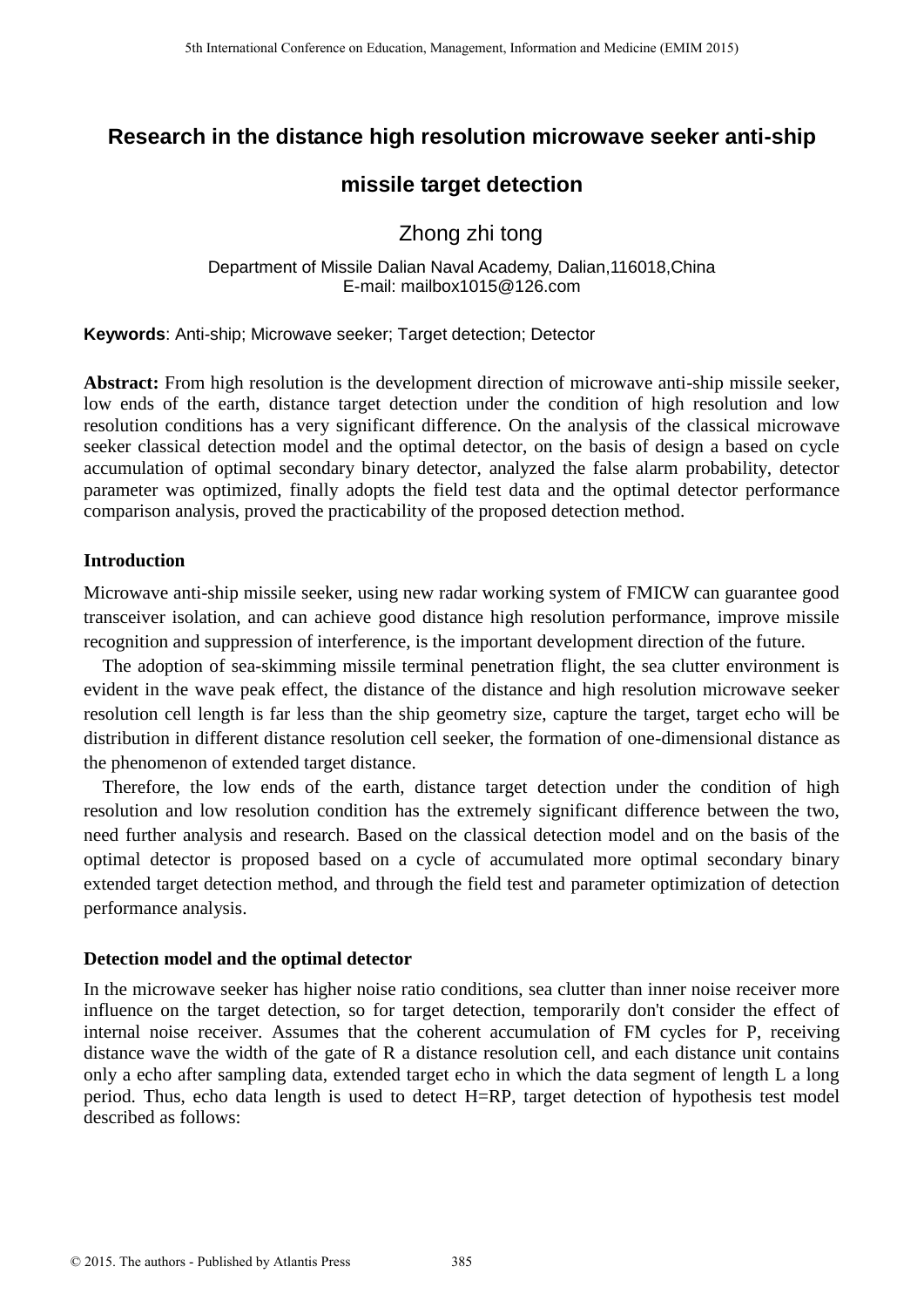$$
\begin{cases}\nH_0: r_t = w_t, t = 1, 2, \dots, H \\
H_1: \begin{cases}\nr_t = w_t + s_t, t \in \Omega_s \\
r_t = w_t, \quad t \in \overline{\Omega}_s\n\end{cases} \n\end{cases} \tag{1}
$$

Type,  $\Omega_s$  data collection, to contain the target echo  $\overline{\Omega}_s = \{1, 2, ..., H\} - \Omega_s$ ;  $s_t$ ,  $w_t$  Respectively extend target echo and high-resolution sea clutter, and both are independent of each other. Assume that echo  $s_t$  signal amplitude obey parameters  $A^2$  for Rayleigh fast relief model, phase in uniform distribution inside [0,  $2\pi$ ];

Assume that the extent of high-resolution sea clutter  $w_t$  to compound gaussian distribution, mutual  $\{w_t\}$  statistical independence<sup>[1]</sup>, and  $w_t = \tau_t g_t$ . Among them,  $g_t$  is the spot component for sea clutter, obey the zero mean gaussian distribution, its variance 1; The texture  $g_t$  component for sea clutter, obey generalized chi-square distribution.

We can push it, the extent of sea clutter  $|w_t| = \tau_t |g_t|$ , with K distribution

$$
f_{|w|}(|w_t|) = \frac{2}{a\Gamma(v)} \left(\frac{|w_t|}{2a}\right)^v K_{v-1}(\frac{|w_t|}{a}), v > 0, a = \frac{b}{\sqrt{\pi}} > 0
$$
 (2)

The second type,  $K_v$   $\Box$  is order modified Bessel function; For the parameters of the scale of the strength of sea clutter  $a$ ,  $v$  as the shape parameter, it determines the shape of the distribution of K, the smaller the value, the steeper the kurtosis of the distribution of K, the longer the trailing, spike characteristics, the more obvious. Measurement results show that,  $0.1 \le v < \infty$  when the K degradation for Rayleigh distribution.

Moments of the distribution of K as follows:

$$
m_k = \frac{\Gamma(1 + k/2)\Gamma(\nu + k/2)}{\Gamma(\nu)} (2a)^k, k \ge 1
$$
 (3)

In order to facilitate analysis, we fake dinghai clutter distribution parameters known or clutter data are used to estimate. In addition, for the microwave seeker, although the penetration process of missile and ship at the end of the high speed relatively games lead to target distance like walking across a distance unit, but because of the speed of ships is relatively low, using high-precision missile inertial device after motion compensation, the speed of information distance as scattering center moving across the range of problems can be solved effectively. In the following analysis process, therefore, is not considered as target distance walking across the range of problems.

Under the rule of Newman Pearson type (1) describe the hypothesis Test of the optimal detector for the Likelihood Ratio detector (Likelihood thewire Test, LRT), its expression is:

$$
\prod \frac{p_1(x_t)}{p_0(x_t)} \sum_{\substack{l=1 \ n_0}}^{\frac{H_1}{2}} T_h
$$
\n(4)

Which  $p_1(x)$  is under the assumption  $H_1$  of the probability density distribution function,  $p_0(x_t)$  is  $x_t$  under the assumption  $H_0$  of the probability density distribution function,  $T_h$  for the corresponding threshold method.

Make  $f(r_t) = \ln p_1(r_t) - \ln p_0(r_t)$  The type (4) can be represented as: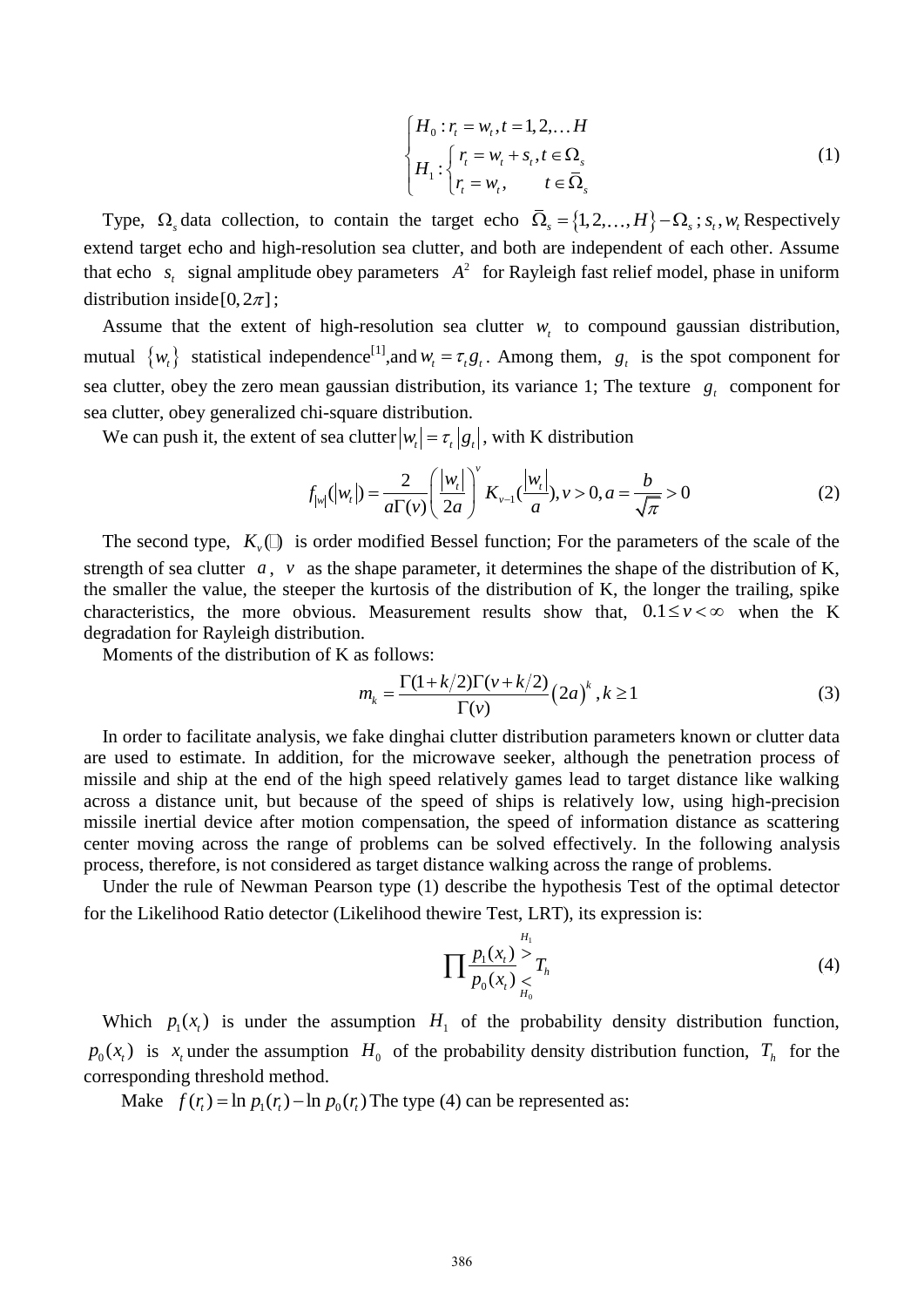$$
\sum_{\epsilon \in \Omega_s} f(r_\epsilon) \sum_{\substack{\epsilon \\ H_0}}^{\frac{H_1}{2}} \ln T_h \tag{5}
$$

Type is the theory of microwave seeker binary detection on the optimal criteria.

#### **Based on more than two cycles accumulate the optimal secondary binary detection**

*t*

**The detector design.** The optimal secondary binary accumulation detection based on cycle idea is: first of all, through amplitude detector will high resolution distance like binarization, then using sliding window search way cycle of M/N accumulation detection (airspace binary detection), and then during the week of M/N accumulation detection (time-domain binary detection).

Because of the wave peak echo is sparse distribution and transient energy is very strong, the optimal secondary binary accumulation detection based on cycle use the sea clutter in the peak effect of this characteristic. First, binarization processing of echo amplitude detection is greatly weakened the wave peak echo, the effect of transient energy effectively restrain the interference of the wave peak;

Second, waves rush in time and space distribution is sparse, detector through its echo amplitude threshold probability is very low, after the time domain and airspace accumulation, sparse distribution waves rush to hardly more than a detection threshold, and ship target is a man-made object, has the stable shape structure, its echo in time and space is continuous, after accumulation of time domain, the airspace is easy to meet the threshold requirements. As a result, the optimal secondary binary detector based on cycle accumulation can greatly reduce the false alarm probability caused by the rush.

In addition, the adoption of the coherent accumulation detection methods, the detector does not need to doppler direction Vector (Steer Vector) information, simplifies the difficulty of the detector to achieve. Thus, using the optimal secondary cycles accumulate more binary detector for K distribution target detection under the clutter environment is a feasible technical way.

When using the optimal secondary binary accumulation detector based on cycle, makes  $z_{n,i} = |r_{n,i}|$ ,

among them,  $r_{p,l}$  says the first the first ( $p \in \{1, 2, \ldots P\}$ ) ( $l \in \{1, 2, \ldots U\}$ ) a cycle unit of distance sampling data. Assumes that the cycle of M/N accumulation detection and M/N accumulation detection parameters during weeks respectively:  $M_1/N_1$  and  $M_2/N_2$ , the first threshold T amplitude detector. Testing process is divided into the following three steps $^{[2]}$ :

Step 1: amplitude detection:

$$
\left[z_{p,l}\right] \to d_{p,l}^{(1)}\tag{6}
$$

If  $z_{p,l} > T$ , then  $d_{p,l}^{(1)} = 1$ , otherwise  $d_{p,l}^{(1)} = 0$ . Through amplitude detection, can effectively weaken the peak echo waves the effect of transient energy.

Step 2: sliding window accumulation detection frequency modulation period. Unable to determine  $\Omega$ <sub>s</sub> the position in the entire data, therefore, the accumulation of cycle detection using sliding window search way, order  $l_w \in \{0, 1, ..., R - N + 1\}$ . Detector can be expressed as:

$$
\left[ \sum_{l=l_{w}}^{l_{w}+N_{1}-1} d_{p,l}^{(1)} \right] \to d_{p,l_{w}}^{(2)} \tag{7}
$$

If 
$$
\sum_{l=l_w}^{l_w+N_1-1} d_{p,l}^{(1)} \ge M_1
$$
, then  $d_{p,l_w}^{(2)} = 1$ , otherwise  $d_{p,l_w}^{(2)} = 0$ .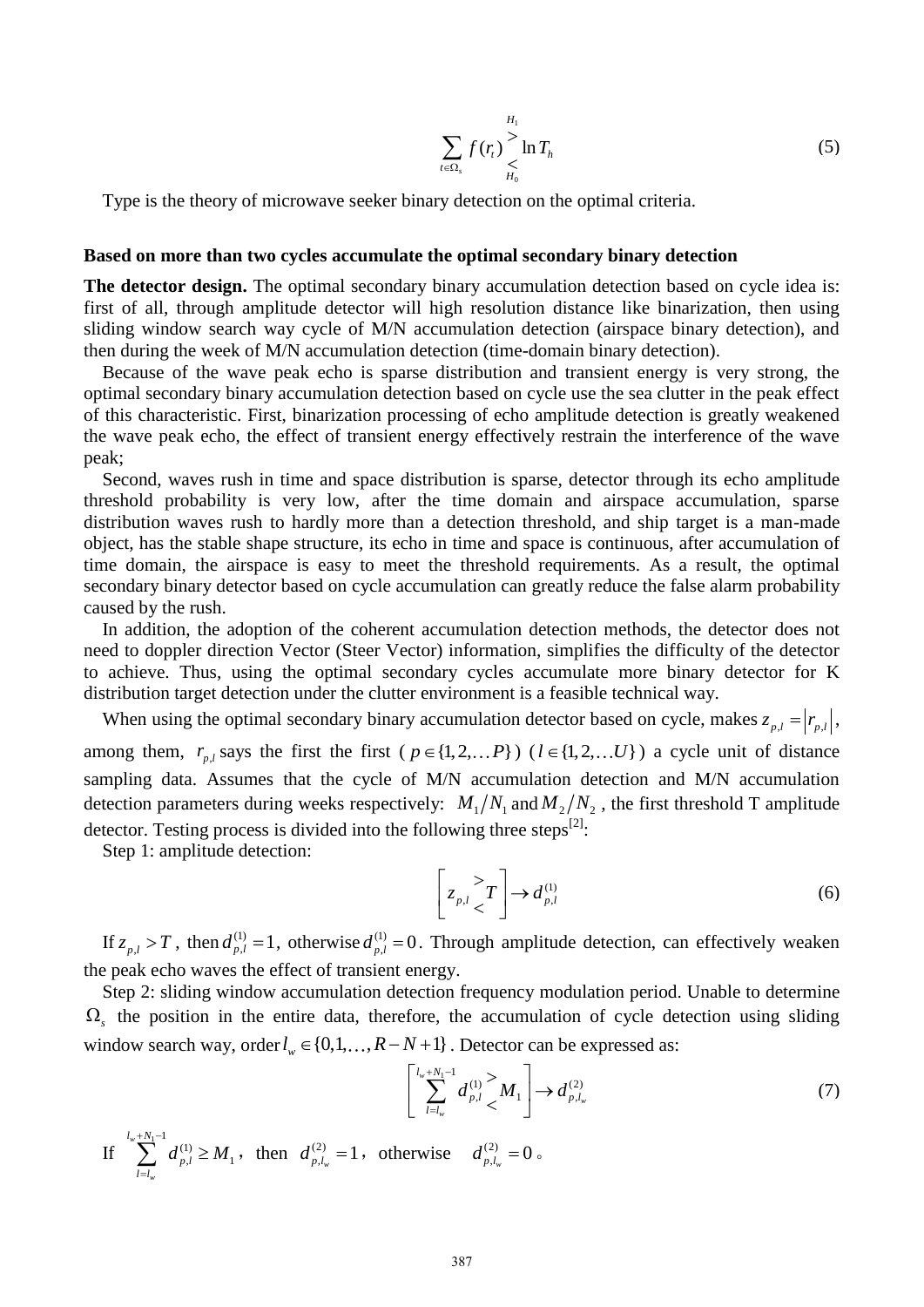Step 3: make  $N_2 = P$  for weeks during the accumulation of detection:

$$
\left[\sum_{p=1}^{P} d_{p,l_w}^{(2)} \right]^2 \to d_{p,l_w}^{(3)} \tag{8}
$$

If  $\sum d_{p,l_w}^{(2)} \geq M_2$  $\frac{1}{1}$   $P, \mu_w$ *P p l p*  $d_{n,l}^{(2)} \geq M$  $\sum_{p=1} d_{p,l_w}^{(2)} \ge M_2$ , then  $d_{p,l_w}^{(3)} = 1$ , otherwise  $d_{p,l_w}^{(3)} = 0$ .

Finally, if  $d_{p,l_w}^{(3)} = 1$ , argues that the sliding window corresponding position exists goals; On the other hand, argue that the sliding window target does not exist.

3.2 false-alarm probability analysis

Because the distance resolution cell within sea clutter is independent of each other, so the amplitude detection of false-alarm probability  $P_{f_1}$  and false alarm probability of detection of cycle accumulation relations  $P_{f,2}$  can be expressed as:

$$
P_{f,2} = \sum_{m=M_1}^{N_1} C_m^{N_1} P_{f,1}^m (1 - P_{f,1})^{N_1 - m}
$$
\n(9)

Among them, the relationship with the threshold T and  $P_{f,1}$  is decided by the type:

$$
P_{f,1} = \frac{2}{\Gamma(\nu)} \left(\frac{T}{2a}\right)^{\nu} K_{\nu} \left(\frac{T}{a}\right)
$$
 (10)

Total secondary binary detector false-alarm probability  $P_f$  can be expressed as

$$
P_f = \sum_{m=M_2}^{N_2} C_m^{N_2} P_{f,2}^m \left( 1 - P_{f,2} \right)^{N_2 - m} \tag{11}
$$

After cycle of M/N accumulation detection, the detection probability of detector is:

$$
P_{d,2} = \sum_{m=M_1}^{N_1} C_m^{N_1} P_{d,1}^m (1 - P_{d,1})^{N_1 - m}
$$
 (12)

Among them,  $P_{d,1}$  is for the single detection probability amplitude detector, can be represented as:

$$
P_{d,1} = \int_T^{\infty} f_z(z_t) dz_t
$$
 (13)

Type, the probability density function  $z_t$  can be expressed by<sup>[3]</sup>:

$$
f_z(z_t) = \int_0^\infty \frac{2z_t}{A^2 + \tau^2} \exp\left(-\frac{z_t^2}{A^2 + \tau^2}\right) f_\tau(\tau) d\tau
$$
 (14)

Thus, we can get the total detection probability  $P_d$  of detector is as follows:

$$
P_d = \sum_{m=M_2}^{N_1} C_m^{N_1} P_{d,2}^m (1 - P_{d,2})^{N_2 - m}
$$
 (15)

From the above derivation, the detector of the detection probability  $P_d$  and false alarm probability  $P_f$  and detection threshold T, the mathematical relationship between the parameters  $M_1, M_2$  of complex, can only be analyzed by the method of numerical calculation to solve.

Using  $(9)$  (10) with type, type (11) for numerical simulation of the sea clutter shape parameters  $v$ , the relationship between the first detection threshold T and  $M_1, M_2$  as shown in figure 1, one of them.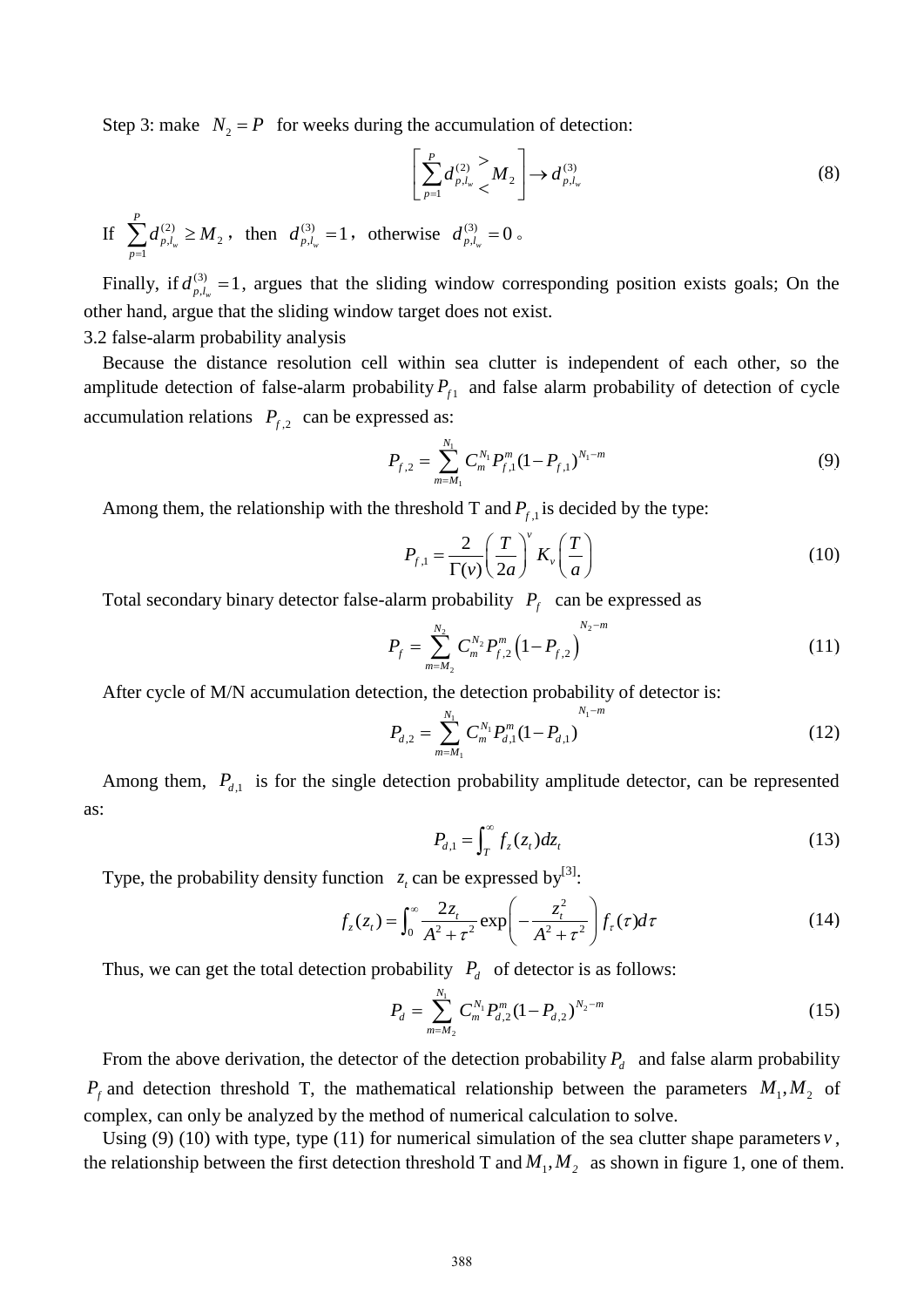$a=1, P_f = 10^{-6}, N_1 = N_2 = 30, M_1 = M_2$  The figure shows that when the parameter  $M_1, M_2$ determination, detection threshold T as increases  $M_1, M_2$ ; When the shape parameter determination, detection threshold T significantly reduced with the increase of. At the same time, because the detector adopted multiple cycles of coherent accumulation, detection threshold T is relatively low, generally not more than 23.0 dB, is advantageous to the low signal noise ratio under the condition of the target signal detection.



### **Conclusion**

In this paper, the research and analysis shows that under the condition of the observed sea clutter based on cycle accumulation of optimal secondary binary detector can accurately detect the target, and the detection performance is superior to LRT detector.

### **References**

- [1] Ernesto Conte, Antonio De Maio, G. Ricci. GLRT-based adaptive detection algorithms for range-spread targets [J]. Signal Processing, IEEE Transactions on, 2001,49(7)
- [2] S. D. Blunt, K. Gerlach, J. Heyer. HRR Detector for Slow-Moving Targets in Sea Clutter [J]. Aerospace And Electronic Systems, IEEE Transactions On, 2007,43(3)
- [3] H. Griffiths. Sea Clutter: Scattering, the K Distribution and Radar Performance (Ward, K.D., et al.; 2006) [Book Review] [J]. Aerospace and Electronic Systems Magazine, IEEE, 2007,22(1)
- [4]LI Zi fen, LI Xiang min, CHEN Jin zhu.Dynamic joint fire distribution method based on decentralized cooperative auction algorithm[J],Fire Control & Command Control , 2012,37  $(11):50-52$
- [5]NIAN Song lei, YAN Jian gang, CHEN Rong. The optimization method of antiship missile fire distribution based on dynamic programming[J],Ship Science And Technology, 2012,34  $(7)$ :110-113
- [6]MA Liang, QING Zuo-sheng, ZHANG Lin.Formation comprehensive cooperative air defense